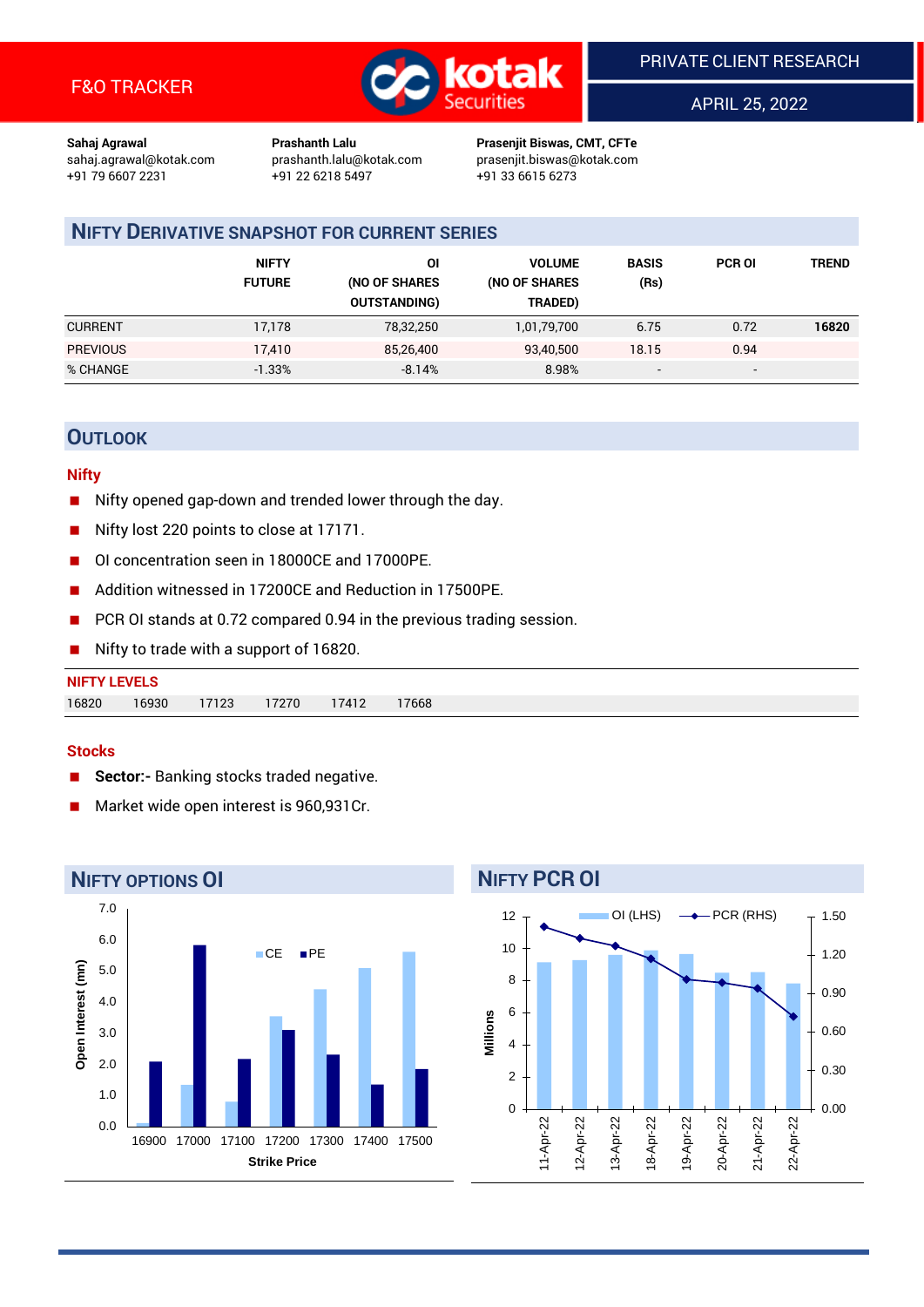# **FUTURE STATISTICS**

## **OI INCREASE**

| <b>SYMBOL</b>     | ΟI    | ΟI           | <b>PRICE CHG</b> |
|-------------------|-------|--------------|------------------|
|                   | (%)   | (SHARES)     | (%)              |
| <b>POLYCAB</b>    | 38.3% | 10,03,800    | $-8.2%$          |
| <b>HINDALCO</b>   | 14.4% | 3,13,44,850  | $-4.8%$          |
| <b>AARTIIND</b>   | 11.4% | 22,54,200    | $-2.0%$          |
| <b>MARUTI</b>     | 11.3% | 26,28,700    | 0.3%             |
| <b>LTTS</b>       | 10.8% | 11,16,200    | $-3.4%$          |
| <b>IDFCFIRSTB</b> | 10.5% | 27.64.67.700 | $-2.0%$          |
| L&TFH             | 10.0% | 6,18,43,320  | 0.2%             |
| <b>BSOFT</b>      | 7.8%  | 47,00,800    | $-2.7%$          |
| <b>HCLTECH</b>    | 7.8%  | 2,40,73,000  | 0.3%             |
| APLLTD            | 7.6%  | 18.34.700    | $-0.6%$          |

| ΟI      | ΟI          | <b>PRICE CHG</b> |
|---------|-------------|------------------|
| (%)     | (SHARES)    | (%)              |
| $-9.2%$ | 1,38,46,000 | 0.4%             |
| $-7.7%$ | 28,98,000   | 3.6%             |
| $-5.2%$ | 33,87,000   | $-1.7%$          |
| $-4.7%$ | 2,65,13,700 | $-1.1%$          |
| $-4.1%$ | 3,42,900    | 0.6%             |
| $-4.0%$ | 28,00,200   | $-0.2%$          |
| $-3.6%$ | 37,69,150   | 0.0%             |
| $-3.6%$ | 3,45,72,000 | $-1.7%$          |
| $-3.3%$ | 18,32,500   | $-1.5%$          |
| $-3.2%$ | 17.51.250   | 0.3%             |
|         |             |                  |

# **CASH STATISTICS**

| <b>TOP VOLUMES</b> |                      |              |              |
|--------------------|----------------------|--------------|--------------|
| <b>SYMBOL</b>      | <b>TRADED SHARES</b> | <b>VALUE</b> | <b>CLOSE</b> |
|                    | (QTY)                | (IN LAKHS)   |              |
| <b>RELIANCE</b>    | 69,47,490            | 1,92,345     | 2,759        |
| <b>HDFCBANK</b>    | 1,03,29,574          | 1,40,575     | 1.356        |
| <b>HINDALCO</b>    | 2,38,71,439          | 1,23,826     | 514          |
| <b>ICICIBANK</b>   | 1,44,11,607          | 1,08,311     | 748          |
| <b>HDFC</b>        | 48,40,122            | 1,07,268     | 2,206        |
| <b>HCLTECH</b>     | 95,67,571            | 1,06,550     | 1,102        |
| <b>ADANIPOWER</b>  | 3,46,01,657          | 89,141       | 259          |
| <b>SBIN</b>        | 1,67,60,456          | 84,651       | 501          |
| <b>TATAPOWER</b>   | 3,05,69,068          | 78,175       | 253          |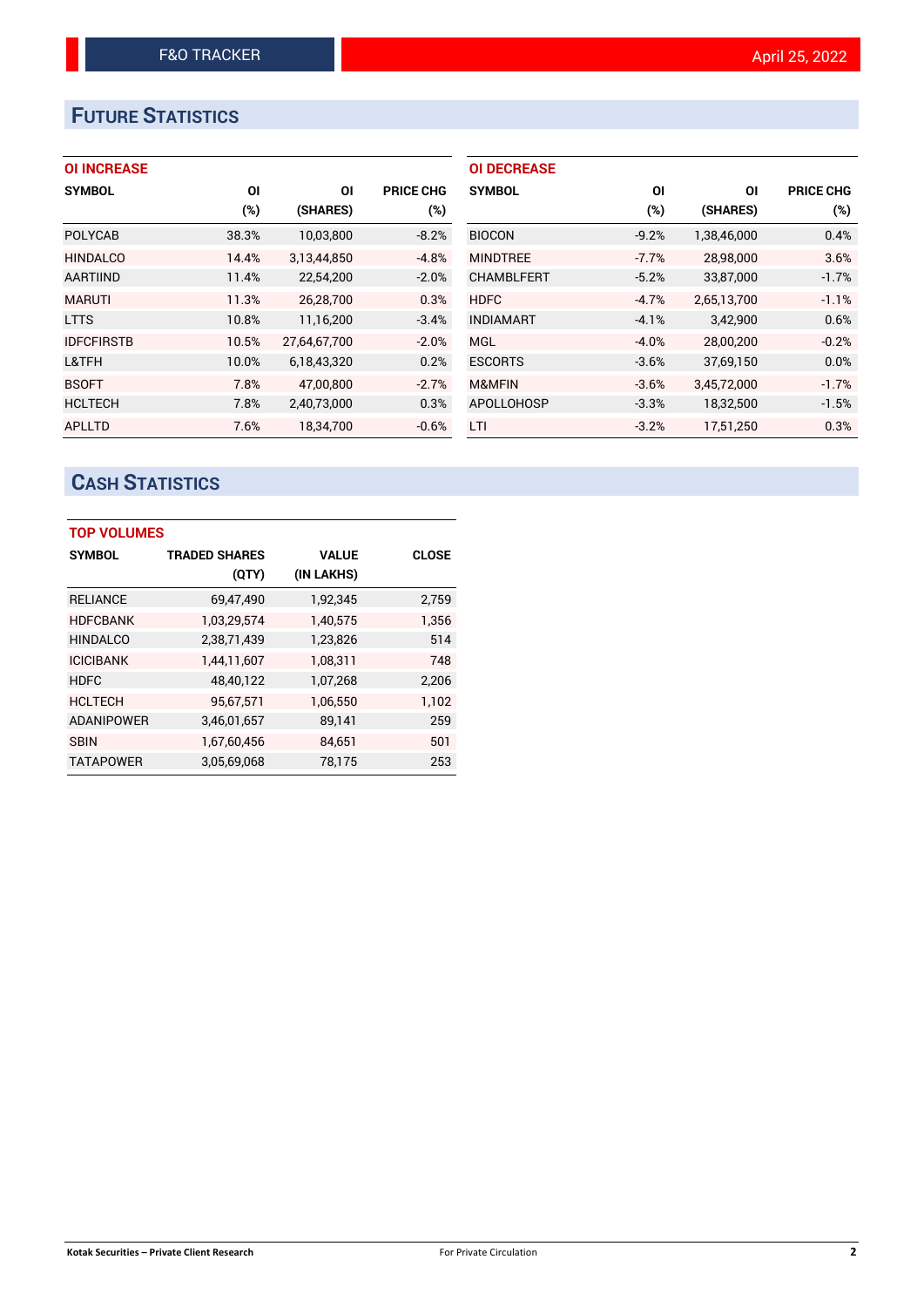# **OPTION STATISTICS**

### **SIGNIFICANT CALL OPEN INTEREST**

| <b>SYMBOL</b>    | <b>STRK</b>  | <b>OPTION</b> | <b>CLOSE</b> | <b>FUT</b>   | ΟI          |
|------------------|--------------|---------------|--------------|--------------|-------------|
|                  | <b>PRICE</b> | TYPE          | (RS)         | <b>CLOSE</b> | (SHARES)    |
| ONGC             | 175          | CE            | 1.3          | 175          | 3,27,32,700 |
| ONGC             | 180          | CE            | 0.5          | 175          | 1,98,42,900 |
| <b>LUPIN</b>     | 800          | CE            | 2.2          | 754          | 23,83,400   |
| <b>TATAPOWER</b> | 300          | CE            | 0.3          | 253          | 2,46,10,500 |
| <b>NTPC</b>      | 160          | CE            | 1.8          | 160          | 1,92,03,300 |
| <b>COALINDIA</b> | 210          | CE            | 1.7          | 202          | 90,25,800   |
| <b>HINDALCO</b>  | 600          | CE            | 0.5          | 515          | 54,06,175   |
| <b>MARUTI</b>    | 8,000        | CE            | 83.3         | 7,902        | 4,68,300    |
| <b>HINDALCO</b>  | 580          | CE            | 0.6          | 515          | 51,96,550   |
| GAIL             | 170          | CE            | 0.9          | 164          | 61.30.500   |

## **SIGNIFICANT PUT OPEN INTEREST SYMBOL STRK OPTION CLOSE FUT OI PRICE TYPE (RS) CLOSE (SHARES)** NTPC 155 PE 0.2 160 1,03,96,800 COALINDIA 190 PE 0.6 202 49,98,000 COALINDIA 200 PE 2.5 202 37,75,800 ONGC 175 PE 1.9 175 59,67,500 NTPC 160 PE 1.5 160 69,88,200 ITC 250 PE 0.5 262 80,16,000 TATAPOWER 250 PE 3.1 253 57,30,750 COALINDIA 195 PE 1.0 202 27,84,600 COALINDIA 185 PE 0.4 202 27,21,600 ACC 2,100 PE 5.5 2,262 2,01,250

| SIGNIFICANT CALL OPEN INTEREST ADDITION | <b>SIGNIFICA</b> |               |             |        |              |                 |
|-----------------------------------------|------------------|---------------|-------------|--------|--------------|-----------------|
| <b>SYMBOL</b>                           | <b>STRK</b>      | <b>OPTION</b> | <b>OPEN</b> | OI CHG | <b>CLOSE</b> | <b>SYMBOL</b>   |
|                                         | <b>PRICE</b>     | <b>TYPE</b>   | <b>INT</b>  | (%)    | (Rs)         |                 |
| <b>HINDALCO</b>                         | 520              | <b>CE</b>     | 9,12,675    | 3165%  | 8.0          | M&M             |
| <b>CIPLA</b>                            | 990              | <b>CE</b>     | 2,41,800    | 2088%  | 6.3          | M&M             |
| L&TFH                                   | 106              | <b>CE</b>     | 5,71,136    | 967%   | 0.2          | <b>ADANIPOR</b> |
| <b>HINDALCO</b>                         | 510              | <b>CE</b>     | 1.81.675    | 956%   | 13.3         | <b>ADANIPOR</b> |
| <b>RBLBANK</b>                          | 122              | <b>CE</b>     | 1,01,500    | 775%   | 3.8          | <b>ADANIPOR</b> |
| <b>HINDALCO</b>                         | 530              | <b>CE</b>     | 12.37.325   | 633%   | 4.5          | <b>BIOCON</b>   |
| L&TFH                                   | 99               | <b>CE</b>     | 5,80,060    | 622%   | 0.4          | <b>RBLBANK</b>  |
| L&TFH                                   | 92               | <b>CE</b>     | 51.31.300   | 379%   | 1.4          | <b>BIOCON</b>   |
| <b>SBIN</b>                             | 505              | <b>CE</b>     | 14,94,000   | 379%   | 6.0          | <b>EICHERMO</b> |
| <b>UBL</b>                              | 1.560            | <b>CE</b>     | 1,03,600    | 377%   | 25.9         | <b>LUPIN</b>    |

|                   | SIGNIFICANT PUT OPEN INTEREST ADDITION |               |             |        |              |  |  |
|-------------------|----------------------------------------|---------------|-------------|--------|--------------|--|--|
| <b>SYMBOL</b>     | <b>STRK</b>                            | <b>OPTION</b> | <b>OPEN</b> | OI CHG | <b>CLOSE</b> |  |  |
|                   | <b>PRICE</b>                           | <b>TYPE</b>   | INT         | $(\%)$ | (Rs)         |  |  |
| M&M               | 910                                    | <b>PE</b>     | 5,19,400    | 1137%  | 7.3          |  |  |
| M&M               | 920                                    | <b>PE</b>     | 1,00,800    | 500%   | 12.1         |  |  |
| <b>ADANIPORTS</b> | 880                                    | <b>PE</b>     | 3,60,000    | 433%   | 23.6         |  |  |
| <b>ADANIPORTS</b> | 860                                    | <b>PE</b>     | 6,45,000    | 271%   | 13.3         |  |  |
| <b>ADANIPORTS</b> | 870                                    | <b>PE</b>     | 2,36,250    | 191%   | 18.2         |  |  |
| <b>BIOCON</b>     | 380                                    | PE            | 3,40,400    | 179%   | 8.9          |  |  |
| <b>RBLBANK</b>    | 122                                    | <b>PE</b>     | 6,43,800    | 178%   | 2.2          |  |  |
| <b>BIOCON</b>     | 375                                    | PE            | 1,90,900    | 137%   | 5.9          |  |  |
| <b>EICHERMOT</b>  | 2,580                                  | <b>PE</b>     | 1,12,700    | 127%   | 13.7         |  |  |
| <b>LUPIN</b>      | 720                                    | PE            | 2,39,700    | 126%   | 4.6          |  |  |

|                   | <b>CALL OPTION VOLUMES</b> |               |                  |              |                  | <b>PUT OPTION VOLUMES</b> |               |                  |              |  |
|-------------------|----------------------------|---------------|------------------|--------------|------------------|---------------------------|---------------|------------------|--------------|--|
| <b>SYMBOL</b>     | <b>STRK</b>                | <b>OPTION</b> | <b>CONTRACTS</b> | <b>CLOSE</b> | <b>SYMBOL</b>    | <b>STRK</b>               | <b>OPTION</b> | <b>CONTRACTS</b> | <b>CLOSE</b> |  |
|                   | <b>PRICE</b>               | <b>TYPE</b>   |                  | (Rs)         |                  | <b>PRICE</b>              | <b>TYPE</b>   |                  | (Rs)         |  |
| <b>RELIANCE</b>   | 2,800                      | <b>CE</b>     | 87,666           | 20.0         | <b>RELIANCE</b>  | 2,700                     | <b>PE</b>     | 24,809           | 14.9         |  |
| <b>MARUTI</b>     | 8.000                      | <b>CE</b>     | 41,152           | 83.3         | <b>RELIANCE</b>  | 2.760                     | <b>PE</b>     | 17,432           | 36.1         |  |
| <b>RELIANCE</b>   | 2,780                      | <b>CE</b>     | 31,283           | 26.9         | <b>RELIANCE</b>  | 2,740                     | <b>PE</b>     | 15,116           | 27.3         |  |
| <b>HDFCBANK</b>   | 1.400                      | <b>CE</b>     | 27,452           | 7.5          | <b>TATASTEEL</b> | 1.280                     | <b>PE</b>     | 11,739           | 25.2         |  |
| <b>RELIANCE</b>   | 2,760                      | <b>CE</b>     | 24,208           | 35.8         | <b>MARUTI</b>    | 7,700                     | <b>PE</b>     | 11,708           | 44.6         |  |
| <b>RELIANCE</b>   | 2,820                      | <b>CE</b>     | 22,551           | 14.4         | <b>RELIANCE</b>  | 2,780                     | <b>PE</b>     | 11,702           | 45.7         |  |
| <b>ADANIPORTS</b> | 900                        | <b>CE</b>     | 22,417           | 10.3         | <b>HDFCBANK</b>  | 1,360                     | <b>PE</b>     | 11,477           | 22.4         |  |
| <b>RELIANCE</b>   | 2,900                      | <b>CE</b>     | 22,174           | 5.3          | <b>MARUTI</b>    | 7,800                     | <b>PE</b>     | 10.578           | 72.9         |  |
| <b>HDFCBANK</b>   | 1,360                      | <b>CE</b>     | 21,584           | 19.7         | <b>INFY</b>      | 1,600                     | <b>PE</b>     | 10,107           | 27.6         |  |
| <b>HDFCBANK</b>   | 1,380                      | <b>CE</b>     | 21,419           | 12.3         | <b>MARUTI</b>    | 7.900                     | PE            | 9,853            | 114.7        |  |

#### **Kotak Securities – Private Client Research 3 1998 1999 1999 1999 1999 1999 1999 1999 1999 1999 1999 1999 1999 1999 1999 1999 1999 1999 1999 1999 1999 1999 1999 1999 1999**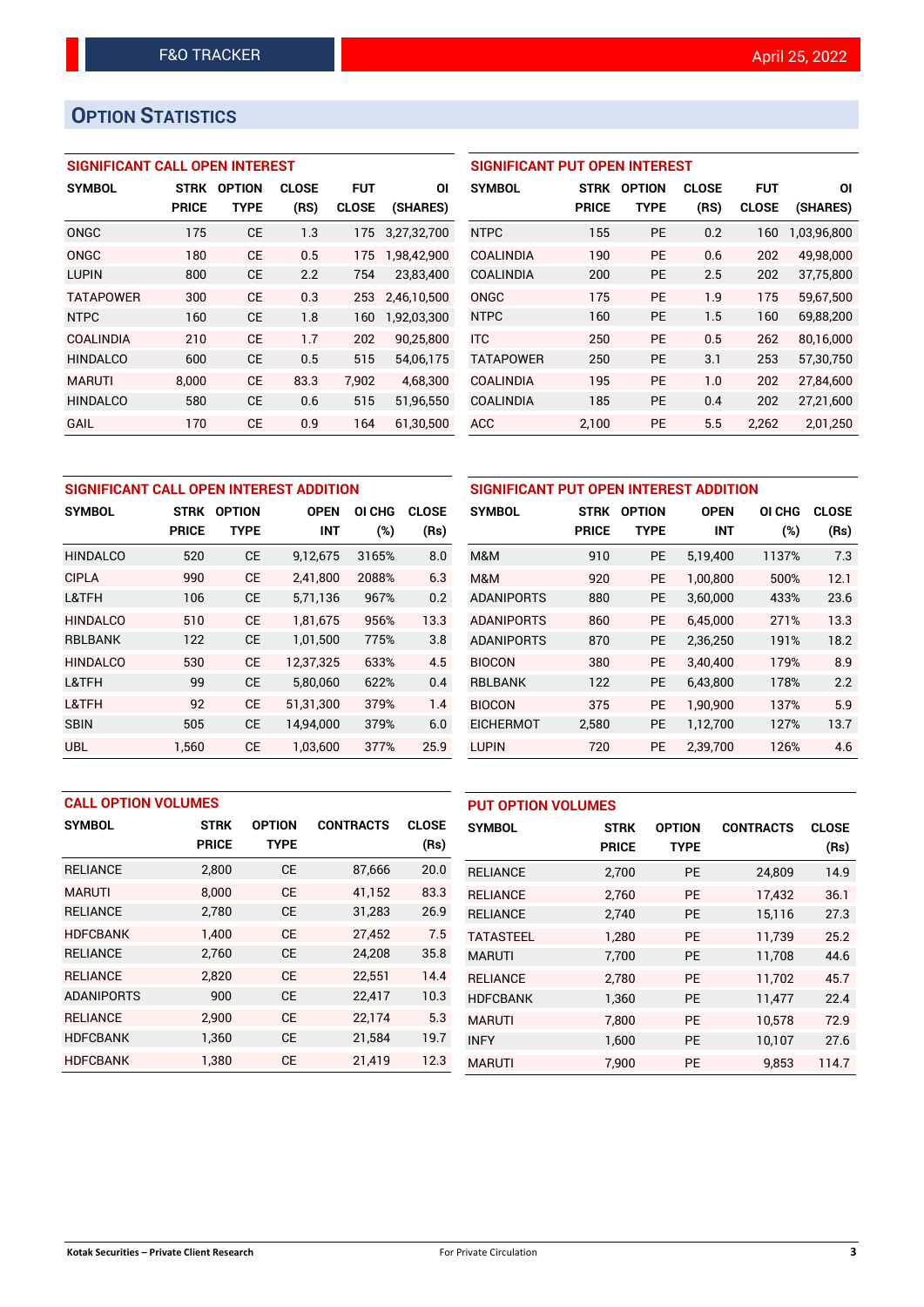### **RATING SCALE (PRIVATE CLIENT GROUP)**

| <b>BUY</b> | Stock/Index looks strong from the expiry/near term perspective and is expected to gain on the basis of technical and/or derivative parameters. Time |
|------------|-----------------------------------------------------------------------------------------------------------------------------------------------------|
|            | frame is minimum of current expiry and in certain cases extend to the next series depending on the stock behaviour. Strict stop loss needs to be    |
|            | adhered to for every buy/long recommendation given.                                                                                                 |

**SELL** – Stock/Index looks weak from the expiry/near term perspective and is expected to gain on the basis of technical and/or derivative parameters. Time frame is minimum of current expiry and in certain cases extend to the next series depending on the stock behaviour. Strict stop loss needs to be adhered to for every sell/short recommendation given.

#### **FUNDAMENTAL RESEARCH TEAM (PRIVATE CLIENT GROUP)**

**Shrikant Chouhan Arun Agarwal Amit Agarwal, CFA Hemali Dhame** shrikant.chouhan@kotak.com arun.agarwal@kotak.com agarwal.amit@kotak.com Hemali.Dhame@kotak.com +91 22 6218 5408 +91 22 6218 6443 +91 22 6218 6439 +91 22 6218 6433

Metals & Mining, Midcap Pharmaceuticals Pharmaceuticals Research Associate Support Executive<br>http://windamania@kotak.com purvi.shah@kotak.com rini.mehta@kotak.com k.kathirvelu@kotak.com jatin.damania@kotak.com

**Sumit Pokharna** Pankaj Kumar<br>Oil and Gas, Information Tech Construction, Q sumit.pokharna@kotak.com pankajr.kumar@kotak.com +91 22 6218 6438 +91 22 6218 6434

**Jatin Damania Purvi Shah Rini Mehta K. Kathirvelu**

Construction, Capital Goods & Midcaps

Transportation, Paints, FMCG Banking & Finance

+91 22 6218 6440 +91 22 6218 6432 +91 80801 97299 +91 22 6218 6427

#### **TECHNICAL RESEARCH TEAM (PRIVATE CLIENT GROUP)**

[shrikant.chouhan@kotak.com](mailto:shrikant.chouhan@kotak.com) [amol.athawale@kotak.com](mailto:amol.athawale@kotak.com) Research Associate +91 22 6218 5408 +91 20 6620 3350 [sayed.haider@kotak.com](mailto:sayed.haider@kotak.com)

**Shrikant Chouhan Amol Athawale Sayed Haider**

+91 22 62185498

#### **DERIVATIVES RESEARCH TEAM (PRIVATE CLIENT GROUP)**

+91 79 6607 2231 +91 22 6218 5497 +91 33 6615 6273

**Sahaj Agrawal Prashanth Lalu Prasenjit Biswas, CMT, CFTe** [prasenjit.biswas@kotak.com](mailto:prasenjit.biswas@kotak.com)